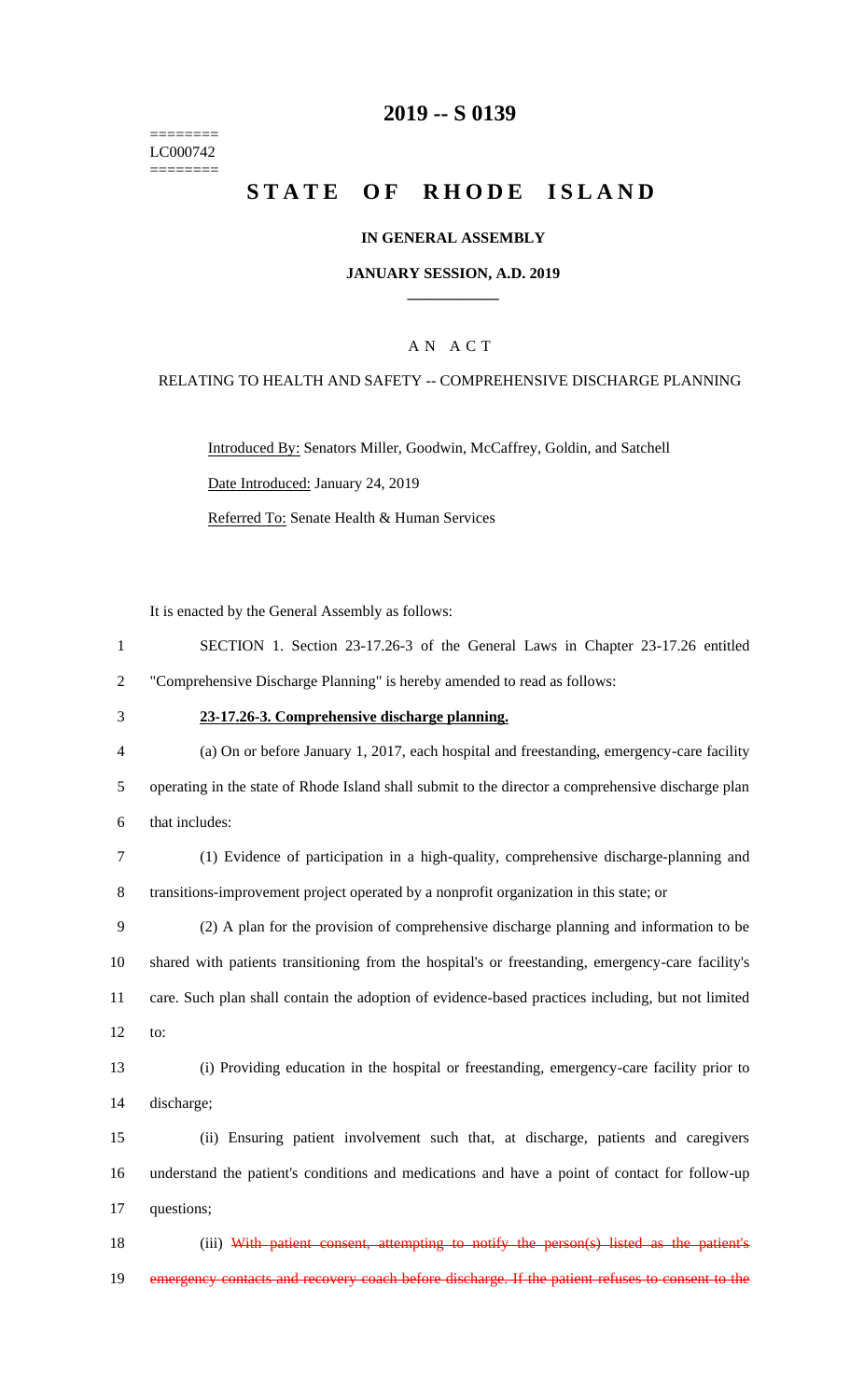notification of emergency contacts, such refusal shall be noted in the patient's medical record

2 Attempting to notify the person(s) listed as the patient's emergency contacts and recovery coach,

consistent with the provisions of the Federal Health Insurance Portability and Accountability Act

of 1996, HIPAA, sections 261 through 264 (29 U.S.C. § 1181 et seq.). All such attempts at

5 notification shall be noted in the patient's medical record;

 (iv) Attempting to identify patients' primary care providers and assisting with scheduling post-discharge follow-up appointments prior to patient discharge;

 (v) Expanding the transmission of the department of health's continuity-of-care form, or successor program, to include primary care providers' receipt of information at patient discharge when the primary care provider is identified by the patient; and

(vi) Coordinating and improving communication with outpatient providers.

 (3) The discharge plan and transition process shall include recovery planning tools for patients with substance-use disorders, opioid overdoses, and chronic addiction, which plan and transition process shall include the elements contained in subsections (a)(1) or (a)(2), as applicable. In addition, such discharge plan and transition process shall also include:

 (i) That, with patient consent, each patient presenting to a hospital or freestanding, emergency-care facility with indication of a substance-use disorder, opioid overdose, or chronic 18 addiction shall receive a substance-abuse use evaluation, in accordance with the standards in subsection (a)(4)(ii), before discharge. Prior to the dissemination of the standards in subsection (a)(4)(ii), with patient consent, each patient presenting to a hospital or freestanding, emergency- care facility with indication of a substance-use disorder, opioid overdose, or chronic addiction 22 shall receive a substance-abuse use evaluation, in accordance with best practices standards, before discharge;

24 (ii) That if, after the completion of a substance-abuse use evaluation, in accordance with the standards in subsection (a)(4)(ii), the clinically appropriate inpatient and outpatient services for the treatment of substance-use disorders, opioid overdose, or chronic addiction contained in subsection (a)(3)(iv) are not immediately available, the hospital or freestanding, emergency-care facility shall provide medically necessary and appropriate services with patient consent, until the appropriate transfer of care is completed;

 (iii) That, with patient consent, pursuant to 21 C.F.R. § 1306.07, a physician in a hospital or freestanding, emergency-care facility, who is not specifically registered to conduct a narcotic treatment program, may administer narcotic drugs, including buprenorphine, to a person for the purpose of relieving acute, opioid-withdrawal symptoms, when necessary, while arrangements are being made for referral for treatment. Not more than one day's medication may be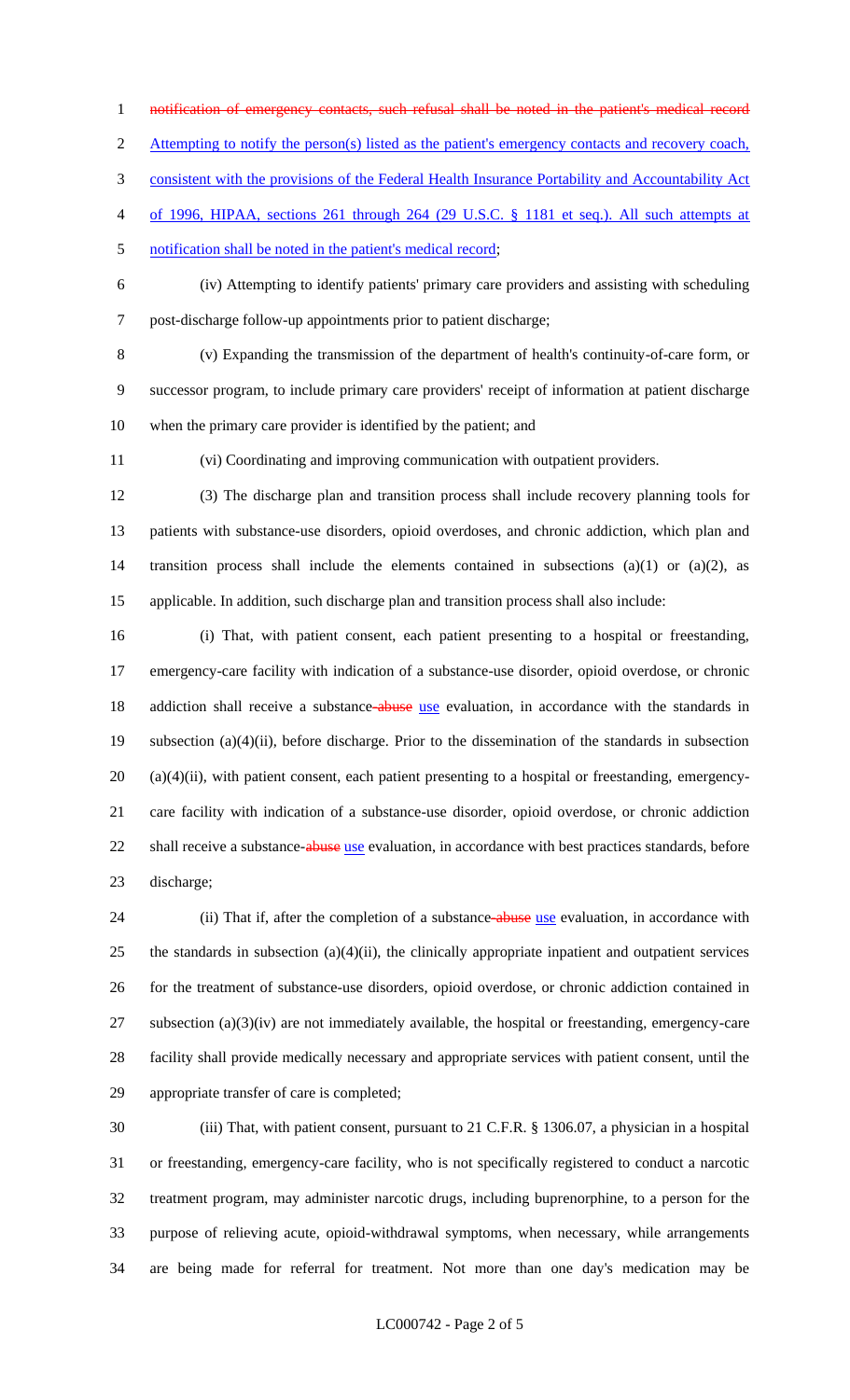administered to the person or for the person's use at one time. Such emergency treatment may be 2 carried out for not more than three (3) days and may not be renewed or extended;

 (iv) That each patient presenting to a hospital or freestanding, emergency-care facility with indication of a substance-use disorder, opioid overdose, or chronic addiction, shall receive information, made available to the hospital or freestanding, emergency-care facility in accordance 6 with subsection  $(a)(4)(v)$ , about the availability of clinically appropriate inpatient and outpatient services for the treatment of substance-use disorders, opioid overdose, or chronic addiction, including:

(A) Detoxification;

(B) Stabilization;

 (C) Medication-assisted treatment or medication-assisted maintenance services, including methadone, buprenorphine, naltrexone, or other clinically appropriate medications;

(D) Inpatient and residential treatment;

 (E) Licensed clinicians with expertise in the treatment of substance-use disorders, opioid overdoses, and chronic addiction;

(F) Certified recovery coaches; and

 (v) That, when the real-time patient-services database outlined in subsection (a)(4)(vi) becomes available, each patient shall receive real-time information from the hospital or freestanding, emergency-care facility about the availability of clinically appropriate inpatient and outpatient services.

 (4) On or before January 1, 2017, the director of the department of health, with the director of the department of behavioral healthcare, developmental disabilities and hospitals, shall:

 (i) Develop and disseminate, to all hospitals and freestanding, emergency-care facilities, a regulatory standard for the early introduction of a recovery coach during the pre-admission and/or admission process for patients with substance-use disorders, opioid overdose, or chronic addiction;

 (ii) Develop and disseminate, to all hospitals and freestanding, emergency-care facilities, 29 substance-abuse use evaluation standards for patients with substance-use disorders, opioid overdose, or chronic addiction;

 (iii) Develop and disseminate, to all hospitals and freestanding, emergency-care facilities, pre-admission, admission, and discharge regulatory standards, a recovery plan, and voluntary transition process for patients with substance-use disorders, opioid overdose, or chronic addiction. Recommendations from the 2015 Rhode Island governor's overdose prevention and intervention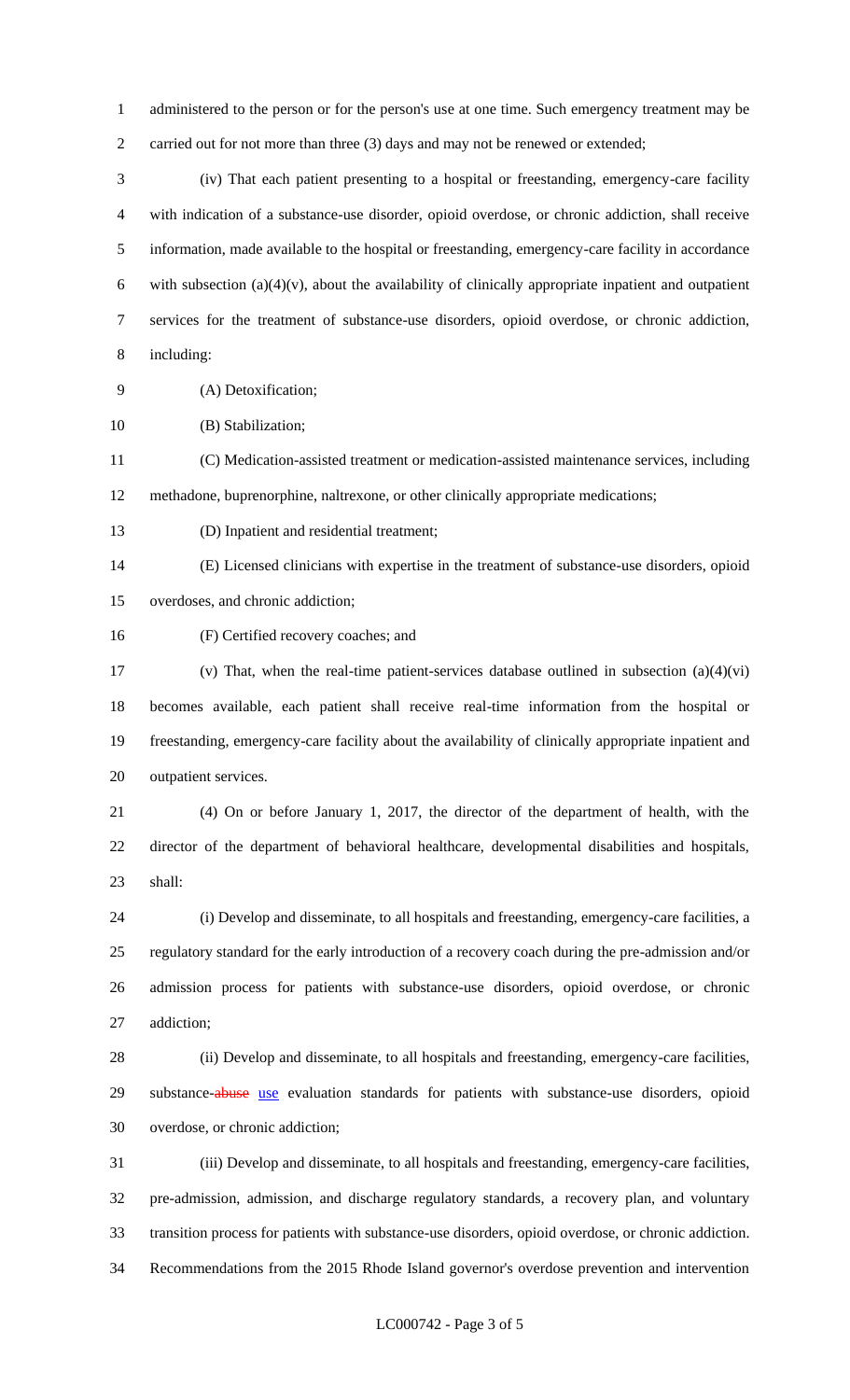task force strategic plan may be incorporated into the standards as a guide, but may be amended and modified to meet the specific needs of each hospital and freestanding, emergency-care facility;

 (iv) Develop and disseminate best practices standards for health care clinics, urgent-care centers, and emergency-diversion facilities regarding protocols for patient screening, transfer, and referral to clinically appropriate inpatient and outpatient services contained in subsection 7 (a)(3)(iv);

 (v) Develop regulations for patients presenting to hospitals and freestanding, emergency- care facilities with indication of a substance-use disorder, opioid overdose, or chronic addiction to ensure prompt, voluntary access to clinically appropriate inpatient and outpatient services 11 contained in subsection  $(a)(3)(iv)$ ;

 (vi) Develop a strategy to assess, create, implement, and maintain a database of real-time availability of clinically appropriate inpatient and outpatient services contained in subsection (a)(3)(iv) of this section on or before January 1, 2018.

 (5) On or before September 1, 2017, each hospital and freestanding, emergency-care facility operating in the state of Rhode Island shall submit to the director a discharge plan and transition process that shall include provisions for patients with a primary diagnosis of a mental health disorder without a co-occurring substance use disorder.

 (6) On or before January 1, 2018, the director of the department of health, with the director of the department of behavioral healthcare, developmental disabilities and hospitals, shall develop and disseminate mental health best practices standards for health care clinics, urgent care centers, and emergency diversion facilities regarding protocols for patient screening, transfer, and referral to clinically appropriate inpatient and outpatient services. The best practice standards shall include information and strategies to facilitate clinically appropriate prompt transfers and referrals from hospitals and freestanding, emergency-care facilities to less intensive settings.

SECTION 2. This act shall take effect upon passage.

======== LC000742 ========